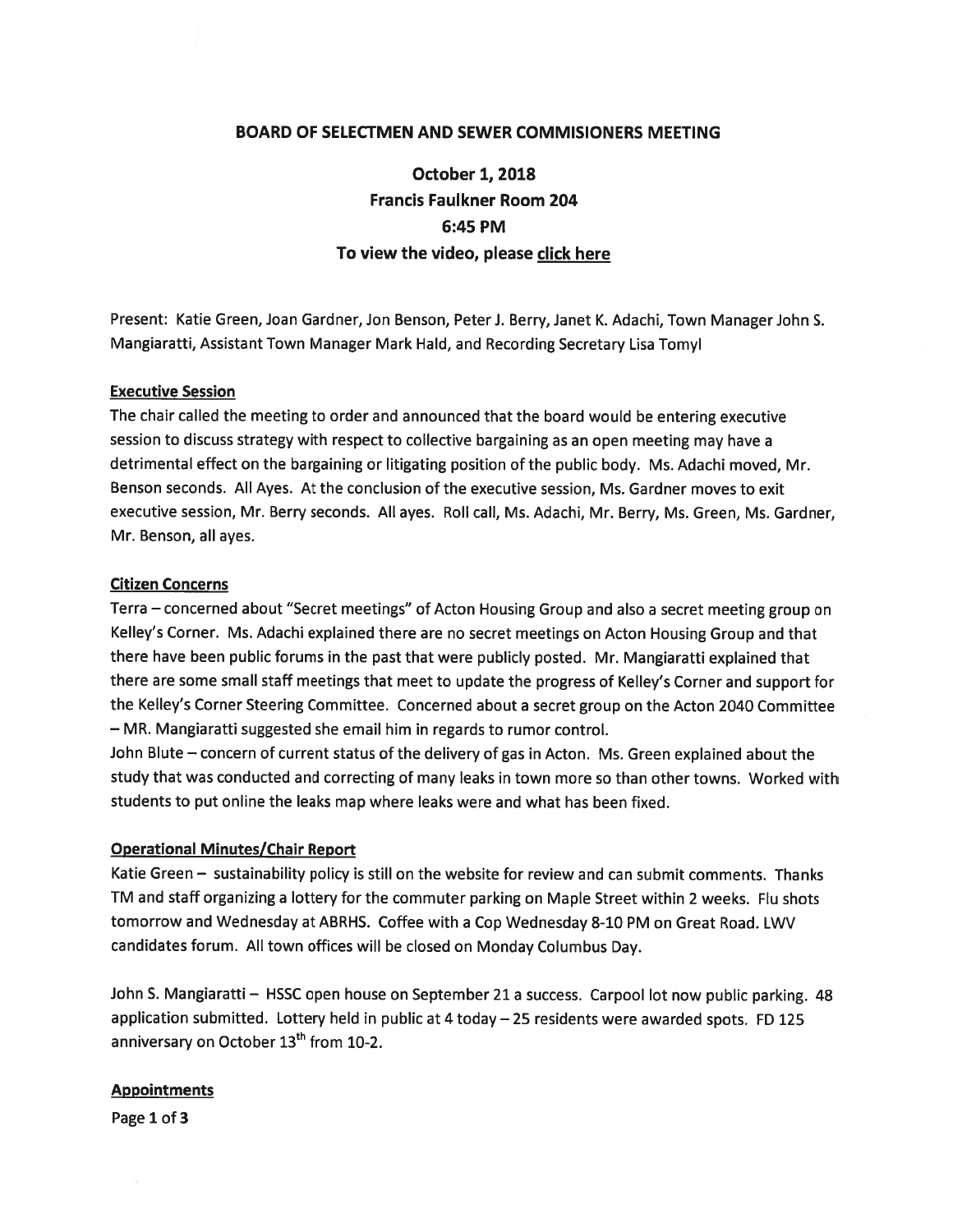7:10 PM Introduction of ABRSD Superintendent, Peter Light – Mr. Light introduced himself and his background of his career to the Board.

7:20 PM Powder Mill Place, 40B LIP, Powder Mill Road — representing applicant is Lou Levine. Joel something gave <sup>a</sup> mote detailed background and explanation of the project. This project will be built on both Acton in Maynard totaling 180 units. Requesting <sup>a</sup> letter of suppor<sup>t</sup> for the Board for the LIP application and Mass Housing. There has been multiple public meetings with officials from Maynard and Acton, meetings with ACHC and town staff beginning <sup>a</sup> year ago. Sewer system cannot be supported in Acton and requested Maynard suppor<sup>t</sup> the sewer. Proposed to work with Tighe Bond to construct <sup>a</sup> holding tank on the sewer treatment plant facility in Acton. Total housing units toward 10% affordable housing short of 14 units (9%)

Joel Kahn from Equity Alliance, LLC is the consultant for project. Hired <sup>a</sup> firm to conduct <sup>a</sup> traffic study as requested by the Town of Maynard.

Ms. Adachi questioned about the holding tanks for the wastewater treatment and the current capacity of the treatment <sup>p</sup>lant and holding fields. Questioned about any historical value of the current houses located on the property currently and any plans with them. Mr. Kahn will look into the historical value and possible re-use and follow up with the Maynard Historian. Ms. Adachi would like to honor the buffer at the waterfront. Mr. Berry mentioned <sup>a</sup> memo from the RHSO commenting that the (rental) rates may seem to be too high for the affordable units and about <sup>a</sup> possible traffic study — Mr. Levine mentioned that the Acton Board of Appeals will most likely reques<sup>t</sup> <sup>a</sup> traffic study be conducted. Mr. Berry commented on keeping in line with Acton's Complete Streets program for connectivity with sidewalks or possibly <sup>a</sup> bike lane added.

Ms. Garner questioned about the jurisdiction of the Assabet River. Mr. Levine stated DEP. Ms. Gardner questioned about the angle of the slope of the planned pipeline under the Assabet for site wastewater treatment.

Nancy Tavernier, ACHC — commented on the need for affordable housing.

Several citizens commented on the traffic currently on High Street and their concern about <sup>a</sup> (potential for <sup>a</sup> ) large increase, and the spee<sup>d</sup> that people go on the road. Mr. Mangiaratti directed questions regarding traffic calming and <sup>p</sup>lans to the Engineering Department.

Barry Rosen commented that the Acton Water District Commissioners had asked him (as chair of the AWD Water and Land Management Advisory Committee) to evaluate and make <sup>a</sup> recommendation as what position the District should take on the propose<sup>d</sup> Powder Mill Place (LIP). Through Ms. Green, Mr. Rosen asked Mr. Lou Levine whether with the changes to the initial <sup>p</sup>lan (dealing with Maynard) would the developer continue to honor the environmental conditions agreemen<sup>t</sup> with the Acton Water District which would limit the use of water provided by the Acton Water District. Mr. Levine emphatically replied the developer would do so.

Mr. Mangiaratti is following the process of the propose<sup>d</sup> development with Maynard — not sure if Maynard is aware of the new proposa<sup>l</sup> for wastewater treatment. May need to further the conversation with Maynard officials. Ms. Green mentioned about utilizing the Cross Town connect with the development to service the South Acton Train Station and partnering with the CAT as par<sup>t</sup> of <sup>a</sup> consistent route. Natural gas alternatives were brought up such as electricity and heat pumps in lieu of natural gas.

Page 2 of 3